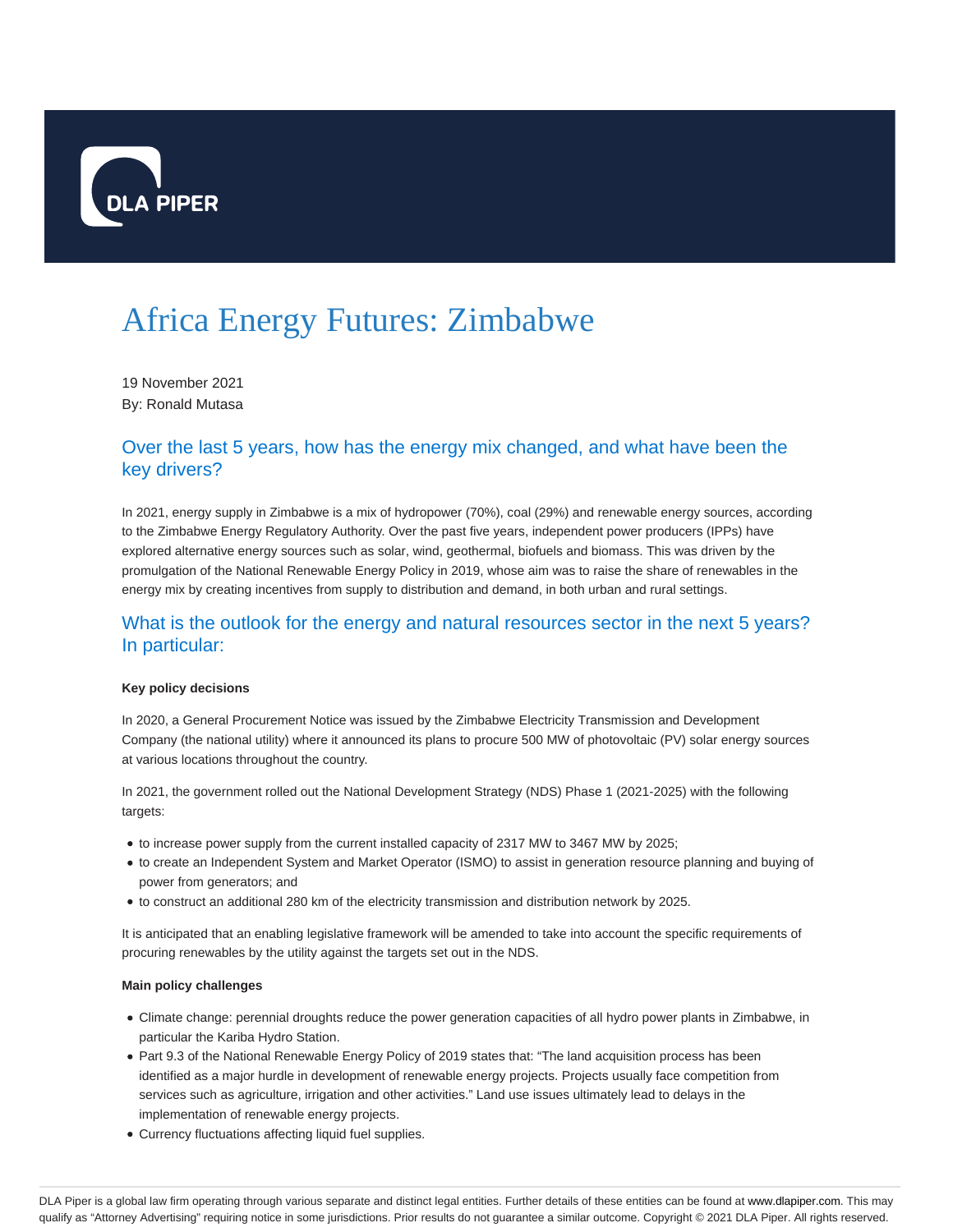- High production costs affecting the economic viability of renewable energy projects.
- Inadequate transmission and distribution infrastructure to develop, install and commission renewable energy projects.
- Lengthy and complex administrative approval processes.
- Inadequate training of technical personnel.

#### **The anticipated role that renewables and/or new technologies will play**

The Zimbabwean Ministry of Energy and Power Development (MEPD) is committed to the development and adoption of renewable energy technologies. The MEPD has established the Department of Energy Conservation and Renewable Energy (DECRE), which is responsible for energy conservation technologies and techniques and the promotion of new and renewable sources of energy. DECRE aims to develop and promote increased use of renewable energy sources and technologies, and to ensure efficient production and utilization of the resources in the country. The department has been mandated to formulate renewable energy and energy conservation policies, strategies and action plans concerning the facilitation and implementation of energy conservation and renewable energy projects and programmes.

There is, however, a need for DECRE to promulgate and codify legislation surrounding renewable energy and technologies, and address gaps such as providing clear base requirements or thresholds for incentives for increased uptake and investment in renewable energy.

## What are the key investment opportunities in the energy and natural resources sectors over the next 5 to 10 years?

Investment opportunities will arise in two main areas in Zimbabwe in the next decade: renewable energy and petroleum. The government has provided incentives to the energy sector and awarded several IPP licenses to different companies, but very few of these projects have been executed. The delay in implementing these projects has been caused by a lack of funding in light of perceived currency risks.

In the last couple of years there has been an increased focus on solar energy. Zimbabwe has solar irradiation averaging 20 MJ per m2 and 3000 hours of sunshine per year. Its location and climate provide a lucrative opportunity for investment in solar energy technology and the government is looking to provide incentives to leverage in the sector. To attract investment there are a few fiscal incentives, namely:

- Build-Own-Operate-Transfer arrangements
- Build-Own-Transfer arrangements
- National Project Status and tax incentives to renewable energy projects
- Negotiable tax holidays
- Prescribed Asset Status to renewable energy projects
- Solar equipment can be imported duty free. This includes solar panels, invertors, solar lights, solar water heaters and energy saving bulbs
- Special Economic Zones (SEZ) where manufacturing and assembly plants can be set up

The low electrification rate in Zimbabwe presents plenty of opportunities for either direct investment (as IPPs) in the sector or joint venture participation with the power utility.

The country has large deposits of coal resources which are largely underdeveloped or yet to be used. The country boasts over 12 billion metric tons situated mainly in the northern and north-western parts of the country with calorific values ranging from 20 to 32 MJ/kg. The large deposits and the good quality ore present an opportunity for investment in the exploration of the deposits, mining and extraction of the coal and developing the existing infrastructure to bring it up to speed with new technologies.

There is also potential to generate power from mini hydro sites located in the Eastern Highlands due to a conducive terrain and rainfall patterns.

Biomass and waste also present another investment opportunity for power generation. The country has huge deposits of wood waste, municipal waste and agricultural waste which can be used to generate power. This remains an untapped area which can be potentially exploited in the next ten years. The main issues are principally a lack of funding into the exploration of the resource and infrastructure to build a base for the use of this alternative source of power.